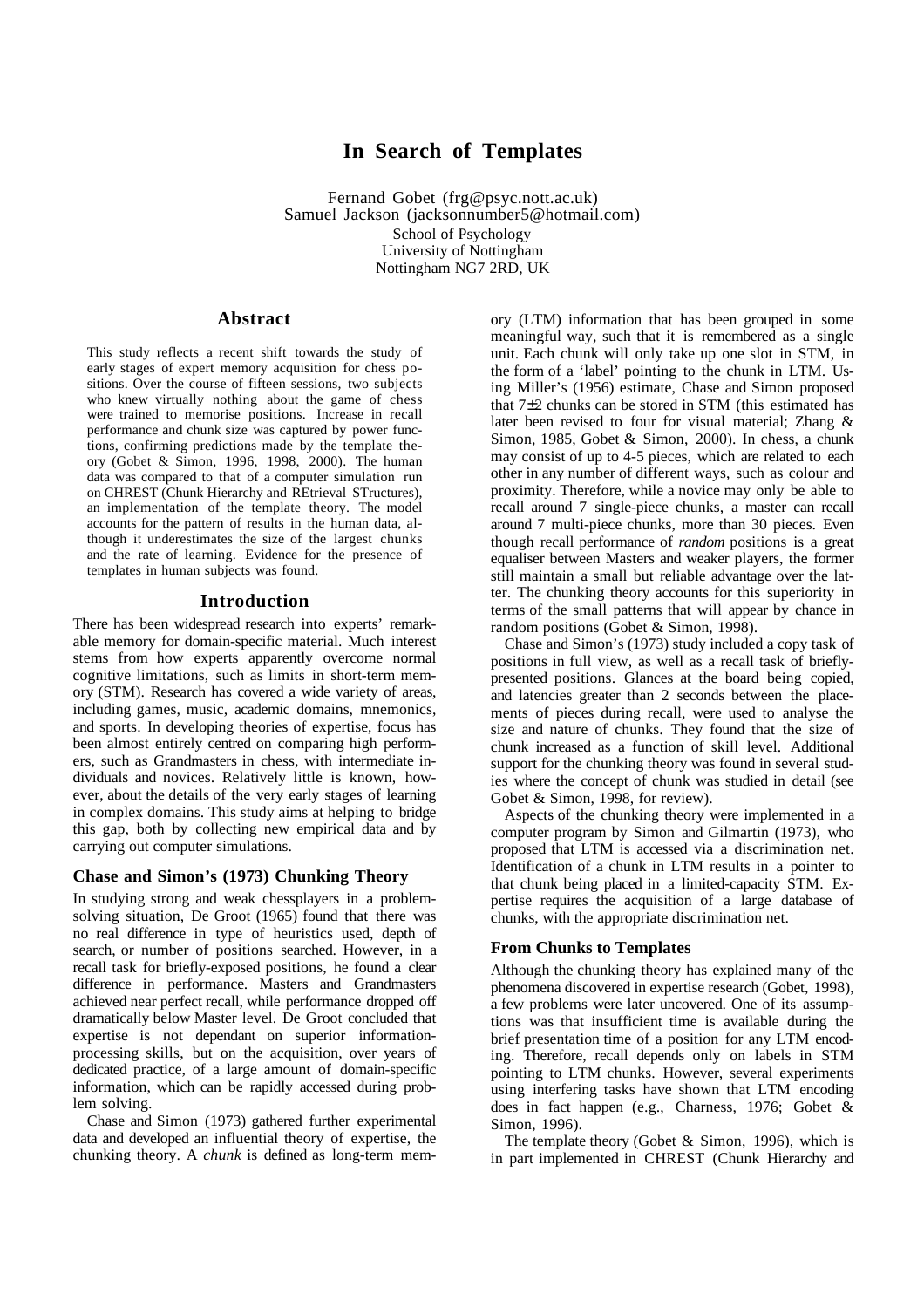REtrieval STructures, Gobet & Simon, 1998, 2000), was proposed to account for these data, while keeping the strengths of the original chunking theory. The most important improvement over the chunking theory is the presence of templates, which are larger and more sophisticated forms of retrieval structure than chunks. Like traditional schemas in cognitive science, templates have a *core* that remains unchanged, and a set of *slots*, perhaps with default values, whose value can be rapidly altered. CHREST incorporates mechanisms explaining how chunks evolve into templates through extensive experience, using frequent but variable information to create slots. The rapid encoding leaves the information safe from interference in STM, and so the template theory overcomes the problems created by the interference studies.

## **A Shift to Early Learning**

The importance and influence of the chunking theory is clearly evident in the literature, and certainly not limited to the domain of chess. However, the research to date has been almost entirely focussed on the higher skill levels, as it naturally should in the study of *expertise*. But surely, when studying the acquisition of a skill, the first few hours of learning can be equally informing on the mechanisms involved. An important shift towards the early stages of expertise came from Fisk and Lloyd (1988), who studied novices' acquisition of skilled visual search in a chess-like game. They found that learning followed a negatively accelerating learning curve, in which improvement was very rapid at first but quickly became much slower. They could not, of course, have seen this so clearly by studying later stages of skill acquisition alone. The presence of this learning curve, which has also been found in other domains (Rosenbloom & Newell, 1987), could provide an explanation of why so many more years of practice are needed to become a Master than to become a good amateur.

In a similar study, Ericsson and Harris (1990) trained a novice chess player to the point when she could recall briefly-presented game positions to the standard of a Master player. However, performance on random positions did not reach that of Masters'. Saariluoma and Laine (2001), extending Ericsson and Harris' (1990) study, had two novices learn a set of 500 positions over the space of a few months. The participants were tested intermittently with a brief (5 s) presentation task. They had to recall 10 game and 10 random positions in each testing session. The results showed a clear improvement in percentage correct, from about 15% to 40-50% for game positions. The learning curve also looked like a power function, as found by Fisk and Lloyd for skilled visual search, with the greatest recall percentage increase within the first 100-150 positions learned. In addition, a slight increase was seen in percentage correct for random positions.

Saariluoma and Laine (2001) compared their human data to two computer models. Their aim was to differentiate between two possible methods for constructing chunks, both emphasising the flat (as opposed to hierarchical) organisation of chunks in LTM. From their simulations, they concluded that frequency-based associative models fit human data better than those based on spatial proximity of pieces. However, Gobet (2001) shows that CHREST, which uses a proximity-based heuristic for chunk construction, accounts for Saariluoma and Laine's human data equally well as their frequency-based heuristic. CHREST also accounts for the subtle effect found for random positions, which none of Saariluoma and Laine's models could do.

## **Preview of the Experiment**

The present study differs from Saariluoma and Laine's in three important ways. First, while their participants had some experience with chess prior to the experiment, our participants were selected on the criteria that they knew as close to nothing about chess as possible. Second, the diagnostic power of Saariluoma and Laine's results is weakened by the lack of indication about how well the participants had learned the positions during the training sessions. In the present study, the participants are tested after every position in the learning phase. This helps keep motivation going, and keeps tabs on when concentration may have faltered. Third, presentation and reconstruction of positions was done on the computer, which allows precise and detailed data collection. In particular, our apparatus records latencies in piece placement, which can be used to infer chunks (Gobet & Simon, 1998).

With regard to the computer simulation, the present study is fundamentally different to Saariluoma and Laine's. While these authors were interested in comparing general learning algorithms, the present study aims at exploring how well a computational model that had already been well validated with experts' data could account for novices' data.

## **Human Data**

## **Method**

## **Subjects**

There were 2 subjects, CE and JD, both female Psychology Undergraduates at the University of Nottingham, who had never taken any interest in chess and didn't know the rules. They were paid £6 per session and were told that they would be paid a bonus of between £5 - £15 at the end, depending on performance.

## **Materials and Stimuli**

Positions, taken from a large database of Masters' games, were presented on a Macintosh 2cx, and subjects used the mouse to reconstruct positions. The software was the same as that used by Gobet and Simon (1998), to whom the reader is referred for additional detail.

Each session started with a *training* phase and ended with a *testing* phase. During training*,* 20 positions were presented for 1.5 minutes each. All positions were after the 20th move of Black. Of the 20 positions, 12 were game positions selected randomly from the database. The remaining 8 were pairs of game positions selected from 4 specific types (or 'families') of positions, which were used to help induce the putative learning of templates.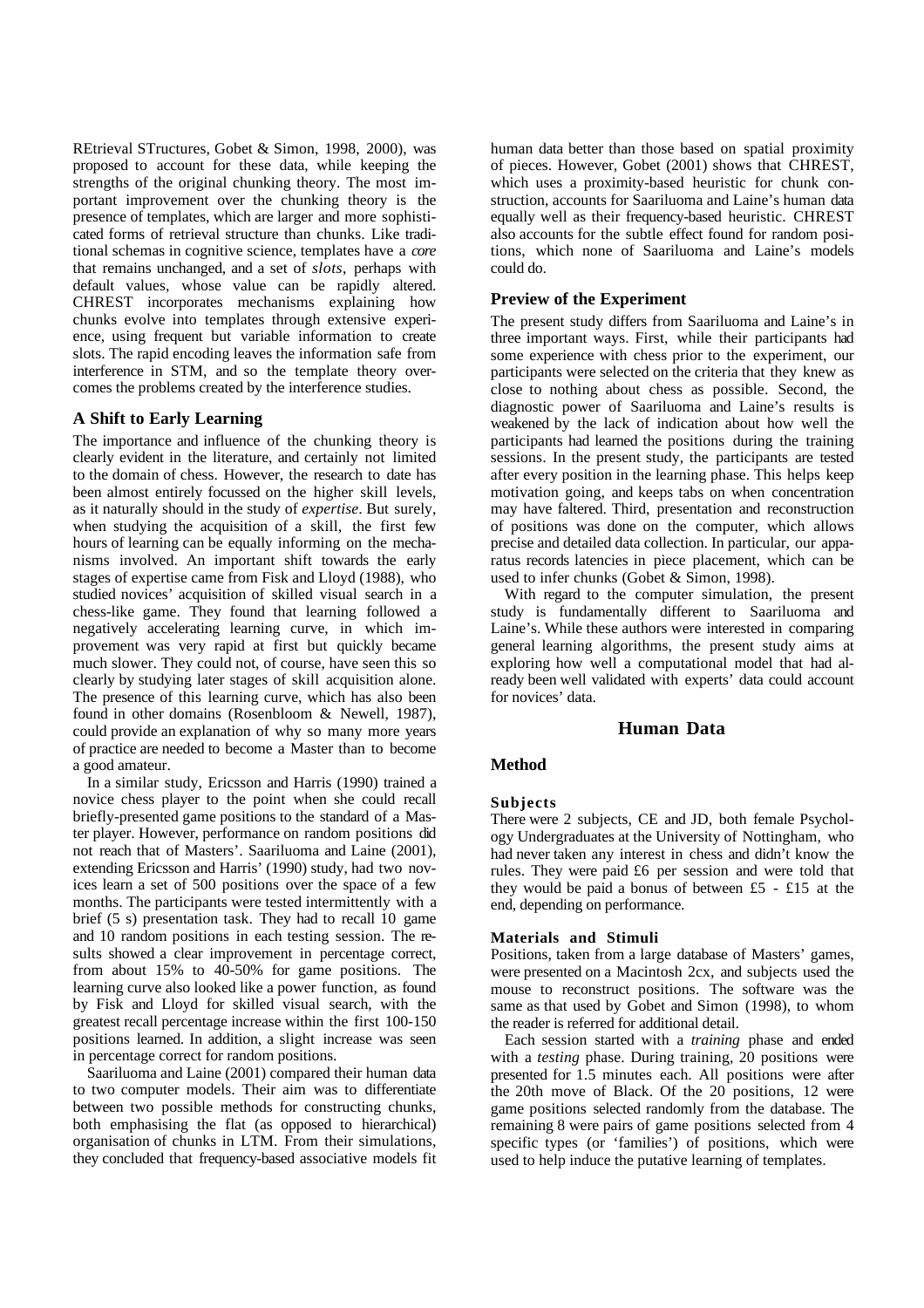

Figure 1. Training phase: Average percentage of correct placements, omissions and commissions for game positions against session number. Each position could be studied for 1.5 minutes.

Twenty positions were used in testing, with each presented for 5 seconds. Four were 'old' positions taken from the training phase, 2 of the game and 2 of the family positions. Four new game positions were selected randomly from the database. A new position was selected from each of the 4 family positions used in training. A position from each of 4 new families was also selected. The remaining 4 were random positions, created by shuffling the location of pieces from a game position. The order in which the positions were presented in both training and testing was randomised and different for each subject, as a control for any systematic effects of presentation order.

## **Procedure**

At the start of both training and testing, the subjects were presented with an empty board on which they could familiarise, or re-familiarise, themselves with the placement/removal of pieces. This also gave them control over when the first position was to be presented, by clicking an "OK" button, as they did with each successive position after reconstruction. There was a pause between the training and testing phases for as long as the subjects wanted, which was never more than 5 minutes.

Table 1. Testing phase: Power functions  $(y = ax^b)$  computed for percentage correct against session number.

|       |      | СE   |     |               | JD   |     |               |
|-------|------|------|-----|---------------|------|-----|---------------|
|       |      | a    | b   | $r^2$         | a    | b   | $r^2$         |
| Human | Game | 18.1 | .24 | .861          | 17.7 | .32 | $.95\ddagger$ |
| data  | Rand | 13.0 | .10 | .16           | 12.2 | .10 | .13           |
| Model | Game | 19.4 | .19 | $.71\ddagger$ | 28.5 | .10 | $.66+$        |
|       | Rand | 8.7  | .18 | .35           | 14.2 | .00 | .00           |

Note: ‡ p < .001



Figure 2. Testing phase: Average percentage correct for game and random positions as a function of session.

## **Results**

To keep the data presentation short and highlight the contrast with random positions, we have grouped all the nonrandom positions into a single category called 'game' positions, both for the human data and the simulations, and both for training and testing.

The subjects varied greatly on the amount of time they spent on recall in both the training and testing phases, in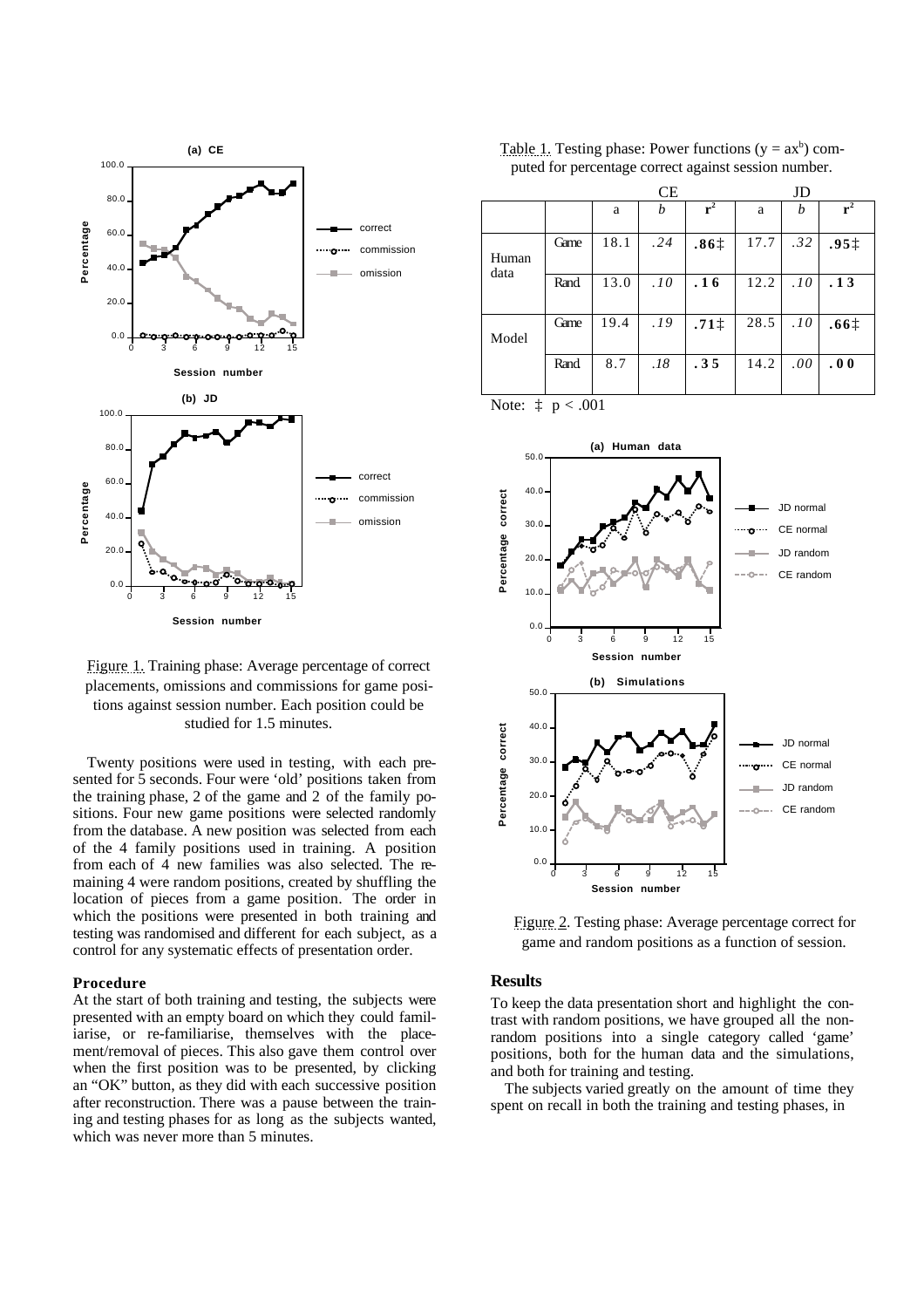|               |      | СE  |     |        | JD  |        |        |
|---------------|------|-----|-----|--------|-----|--------|--------|
|               |      | a   | b   | $r^2$  | a   | b      | $r^2$  |
| Human<br>data | Game | 4.2 | .24 | .841   | 5.6 | .18    | .771   |
|               | Rand | 2.5 | .23 | $.54*$ | 4.4 | .02    | .01    |
| Model         | Game | 3.5 | .28 | .861   | 5.0 | .11    | $.54*$ |
|               | Rand | 2.4 | .18 | $.53*$ | 4.0 | $-.01$ | .01    |

Table 2. Testing phase: Power functions  $(y = ax^b)$  computed for the size of the largest chunk against session.

|  |  | Note: $* p < .01$ | ‡ p < .001 |
|--|--|-------------------|------------|
|--|--|-------------------|------------|



Figure 3. Testing phase: average largest chunk for game and random positions as a function of session number.

that JD spent consistently more time than CE. For example, during training, CE used consistently between 2500 s and 3000 s, while JD used between 3000s and 4000 s.

#### **Performance with Training Positions**

Figure 1 shows the relationship between the percentage of correctly placed pieces and that of errors of commission (pieces placed incorrectly) and omission (pieces not placed) in the training phase, over the fifteen sessions. For both participants, a power function accounts for the

percentage correct well (for CE: 39  $*$  N<sup>-31</sup>,  $r^2 = .93$ , p< .001, and for JD: 55  $*$  N<sup>.23</sup>,  $r^2 = .81$ , p<.001, where N stands for the session number). Both subjects were averaging above 90% correct towards the end, and JD was often recalling full positions, as shown by the higher average.

CE made a small percentage of commission errors across the sessions, especially at the start, leaving omissions as an almost direct reflection of the percentage correct. JD made more commission errors in the first sessions than CE. In both cases, omissions were more frequent.

#### **Performance with Testing Positions**

Figure 2a shows the percentage of pieces correctly replaced during testing for the two subjects, for game and random positions. The graph suggests the presence of power functions for performance against session number with game positions, but not with random positions. This impression is confirmed in Table 1. Figure 2a and Table 1 also show that there was a slight improvement for the recall of random positions, although this does not result in statistically significant power functions.

#### **Size of Chunks**

The average median size of chunk for each type of position was extracted from the data (counting single-piece placements as chunks). Pieces placed in succession with a latency of less than 2 seconds were classified as belonging to the same chunk (Chase & Simon, 1973; Gobet & Simon, 1998). Analysis showed that the average median size of chunk increased as a function of session number, often with a significant power function. However, the nature of the data, which was often highly skewed due to many single-piece chunks (particularly by JD), meant that the median was a particularly noisy and volatile measure of the average chunk size.

The average size of the largest chunk within a position was a more robust measurement of the increase in chunk size. The size of the largest chunk increased reliably during training, both for CE  $(7.42 \times N^{21}, r^2 = .77, p < .001)$ and JD (7.09  $*$  N<sup>.22</sup>,  $r^2 = .97$ , p<.001). Towards the end, the average largest chunk contained up to 10 pieces. A similar increase was observed for testing (Figure 3).

Table 2 shows the results of power functions computed on the average size of largest chunk against session number, for testing. Significant power functions are displayed across all types of position, except random for JD.

#### **Number of Chunks Recalled**

Two measures of the number of chunks recalled were used. One measure counted the average number of all chunks, including single-piece chunks. The other measure only took the average number of chunks that contained at least 2 or more pieces. The first measure tended to overestimate the average number of chunks, as placements of single pieces may indicate guessing. The second measure tended to under-estimate the number of chunks recalled, as single-piece placements are just as likely as not to be valid chunks, particularly for beginners. Due to the large number of single chunks recalled by JD, as compared to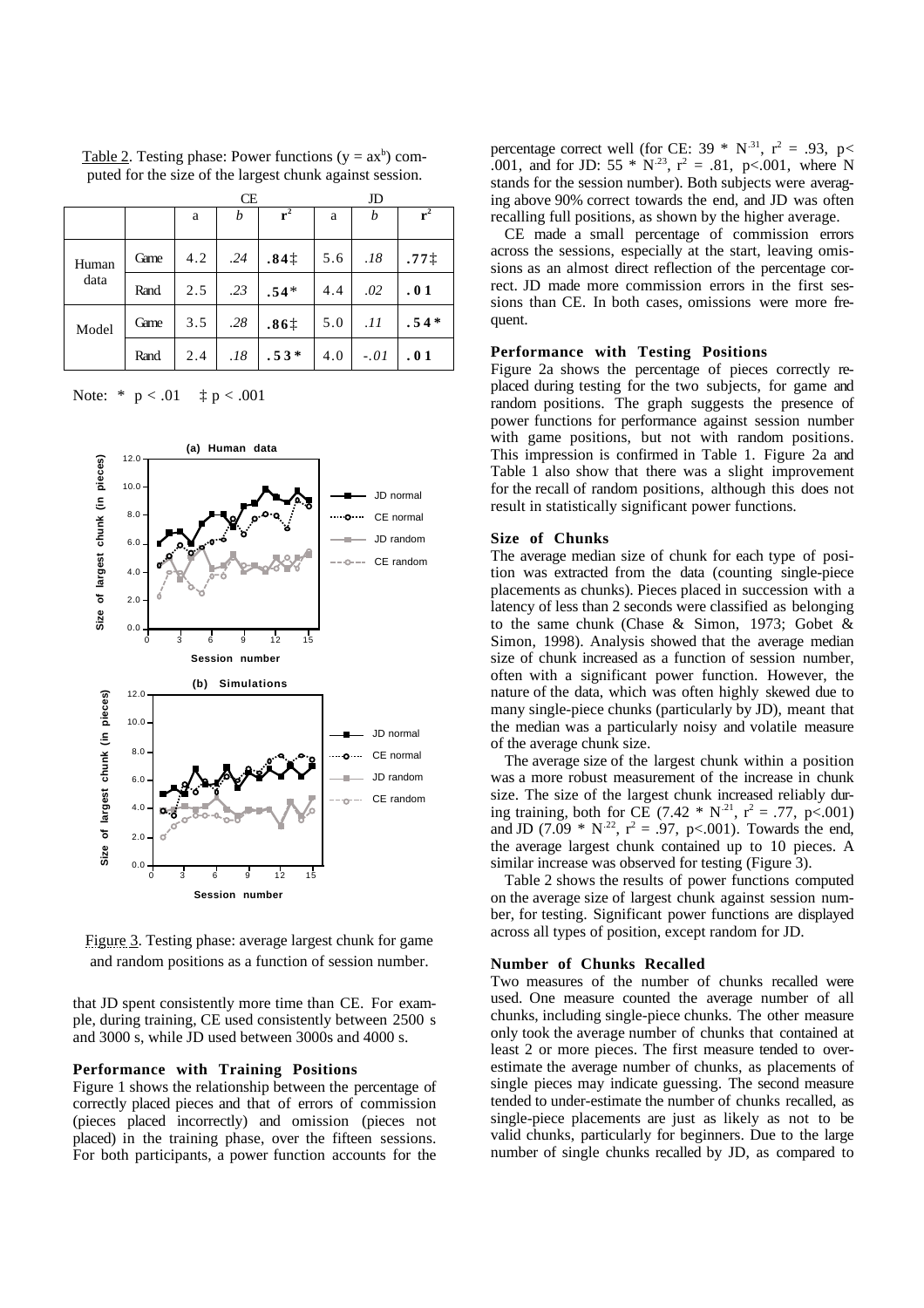CE (probably as a result of guesswork), we only discuss the total number of chunks *excluding* single pieces.

During training, the two subjects showed an opposite pattern: CE recalled increasingly more chunks as a function of session number, while JD recalled increasingly fewer. By the end, however, both were recalling around 3 chunks. Given the long presentation time, however, the number of chunks reflects mostly subjects' strategies and their readiness to guess.

Testing, where positions are presented for only 5 seconds, offers a better way of measuring STM capacity, as there is little time to encode information into LTM. As predicted by the template theory, the number of chunks recalled during testing by CE and JD was consistently 3 or less, even when counting single pieces as chunks. Only occasionally did either subject exceed 3 chunks.

## **Computer Simulations**

## **Methods**

We essentially used the same version of CHREST as that described in Gobet and Simon (2000), to which the reader is referred for additional detail. There were two differences. The first was that eve-movement heuristics based on attack and defence were disabled. The second relates to how much CHREST knows about piece location. In previous simulations, it was assumed that players could readily encode the piece and its location as a single chunk (e.g., "Pawn on g4"). Here, given that we dealt with absolute beginners, we assumed that they had to construct such chunks. They would first learn a chunk for "Pawn", then one for the column "g", and finally one for the row "4". They would then combine these bits of information by chunking to learn the chunk "Pawn on g4".

For the simulations, CHREST was run twice, using the same order of positions and the same time per training session as each subject (see De Groot & Gobet, 1996, and Gobet & Simon, 2000, for details about the time parameters used in CHREST).

## **Results**

We focus on the results from the testing phase, analysing in turn the percentage correct, the size and number of chunks, and the correspondence between humans' chunks and CHREST's templates. After 15 sessions, the model had acquired 4,772 chunks and 107 templates for the simulation of CE, and 5,811 chunks and 111 templates for the simulation of JD.

#### **Percentage Correct**

Figure 2b shows the results for the average percentage correct for the simulations, and Table 1 gives the powerfunction analysis. The overall percentage correct and the fluctuations of performance from session to session are reasonably similar to that of CE and JD, both for game and random positions. With both CHREST and the human subjects, power functions account for the recall of game positions, but not of random positions. However, learning was slower in CHREST in the simulation of JD,

although, in this case, performance after one training session started at a higher percentage correct than with JD. The correlation between model and human data is .80 for the estimated *a*, and .22 for the estimated *b*.

#### **Size and Number of Chunks**

Figure 3b shows the results for the size of the largest chunk for the model, and Table 2 gives the results of the power functions used to fit the data. The correspondence between human data and model is good for CE, and a bit less for JD. Interestingly, the model captures the differences in parameters between CE and JD—which is due either to the order of positions or to the difference on time spent on task by the two subjects. However, although the absolute values are not far off, the model underestimates the size of the larger chunks, in particular with JD. The correlation between model and human data is .99 for the estimated *a*, and .93 for the estimated *b*.

Given its limited-capacity STM and the relatively small number of templates it possesses, especially at the early stages of learning, CHREST predicts that the number of chunks should not exceed three. As we have seen, this prediction was beautifully borne out by the data.

#### **Templates**

The templates that were formed by CHREST in the course of the simulation were compared to the human data. A search was carried out to match these templates to the groups of pieces recalled by the subjects, as defined by latencies. Only groups containing 4 or more pieces were included in the search, and a match was made only when at least 4 pieces were the same in both the template and group. The types of position searched were those belonging to the 'position families' used during the training phase (see section 'Material and Stimuli').

For training, out of the total number of chunks recalled by the subjects containing 4 or more pieces, about half were explained by CHREST's templates. During testing, this drops to nearer 30% of the total number of chunks for both subjects. Of the pieces accounted for by the templates, most of these were in the core. This is particularly true of CE, who for the majority of templates, placed no pieces predicted to be in the slots. JD, however, placed about 25% of the template pieces in the slots.

## **Discussion**

The testing phase showed an increase in recall performance across sessions, an increase that is captured by power functions for game positions. This replicates the negatively accelerating learning curve found by Ericsson and Harris (1990), Fisk and Lloyd (1988) and Saariluoma and Laine (2001), and confirms predictions made by the chunking and template theories. The slight, but not significant, improvement for random positions is also predicted by the theory.

Another phenomenon predicted by both theories is the stability in chunk number across testing sessions; the number of chunks recalled was consistently 3 or below, for both subjects. Because of the limits of STM, only a certain number of chunks can be stored for recall of